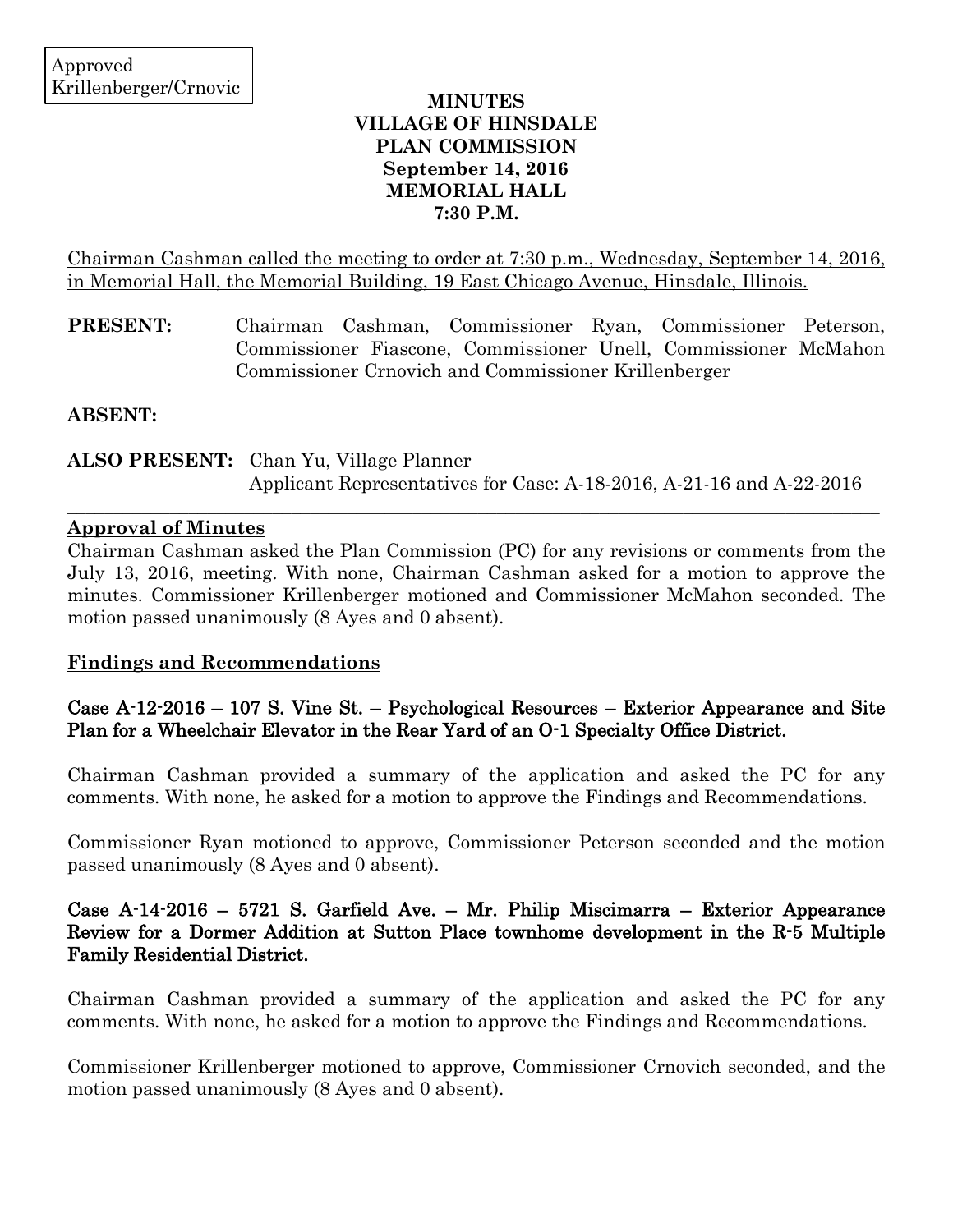### **Plan Commission Minutes September 14, 2016**

## **Sign Permit Review**

# Case A-21-2016 – 410 and 414 Chestnut St. – Mani & Pedi Nails and Spa – 1 Wall Sign Reface (410 Chestnut St.) and 1 Wall Sign Adjustment to approved Wall Sign (414 Chestnut St.)

Chairman Cashman reviewed the next item on the agenda as a sign application that was brought before the PC previously from Mani & Pedi. He next asked the applicant to please introduce himself and the request.

Mr. Jesuck Paik, the owner of Mani & Pedi Nails and Spa, introduced himself and the history of his business opening in 2006. Since it's been about 10 years, the existing sign is getting very old he explained. Therefore, he'd like to re-face the wall sign with the same dimensions. He also explained that his second location at 414 Chestnut St. was initially approved with the text "Nail Salon Mani & Pedi". However, now he'd like to have both locations with the same business name, "Mani & Pedi Nails and Spa".

Chairman Cashman asked if there are any questions for the petitioner.

Commissioner Krillenberger asked Chan, Village Planner, if the requested signs are Code compliant.

Chan replied yes, the signs are Code compliant.

Commissioner Krillenberger expressed that they look very nice.

Commissioner Ryan agreed with Commissioner Krillenberger.

Mr. Jesuck Paik also reviewed the informational sign, and its function since they occupy the east side of the multi-tenant building.

Chairman Cashman asked about the awning at the 414 Chestnut location, in addition to the aforementioned wall sign.

Mr. Jesuck Paik explained he is withdrawing the awning on the application exhibit.

Chan explained the initial application, included the awning and wall sign was administratively approved by the previous PC Chairman (Mr. Neale Byrnes). However, presently, the awning sign has been withdrawn and the application only reflects the wall sign.

Chairman Cashman asked the PC for any comments.

Commissioner Crnovich expressed that it looks great.

Commissioner Unell agreed and thinks it looks good as well.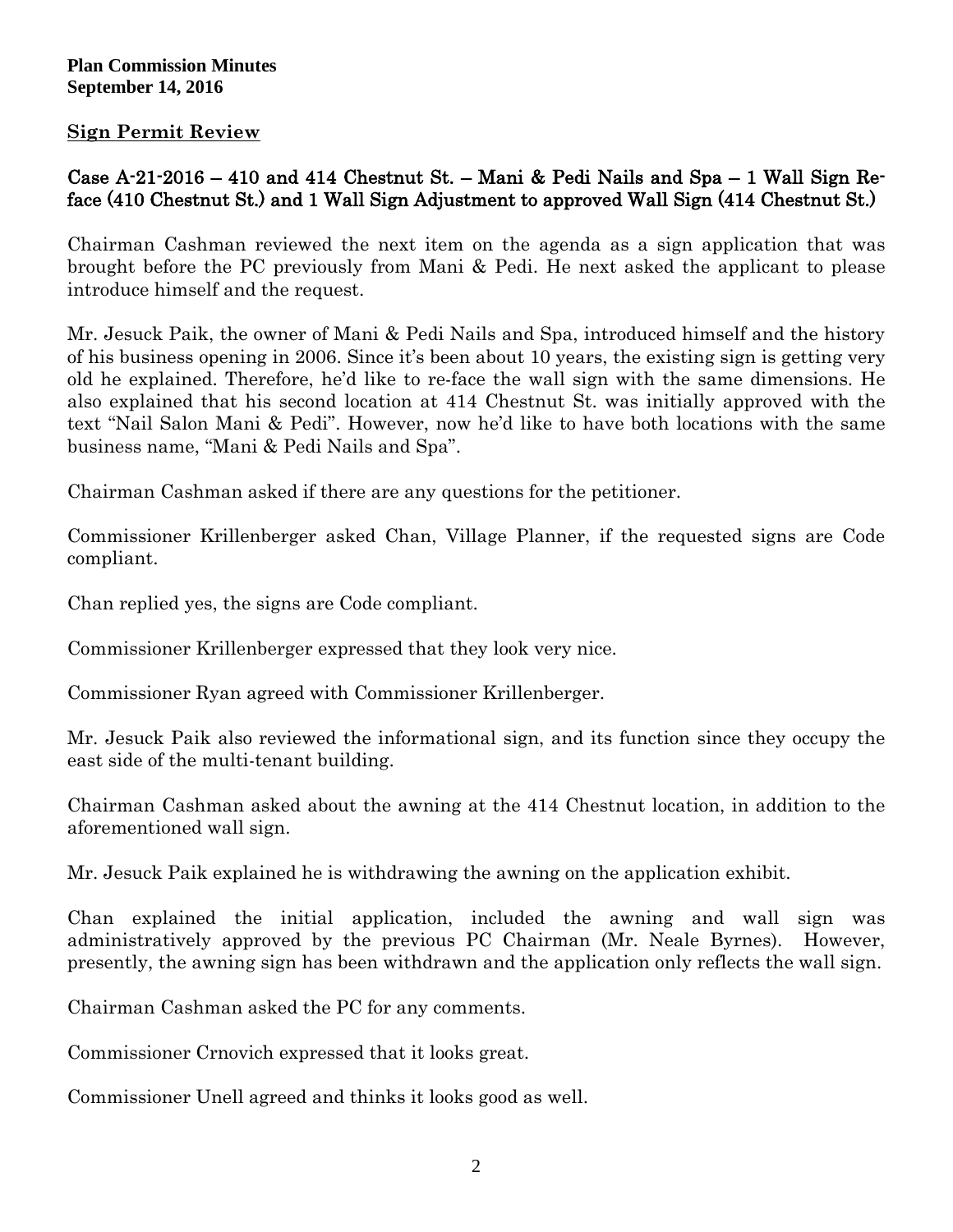### **Plan Commission Minutes September 14, 2016**

Chairman Cashman thanked the petitioner, and asked for a motion to approve the sign application as submitted.

Commissioner Unell motioned to approve, Commissioner Crnovich seconded and the motion passed unanimously (8 Ayes and 0 absent).

**Scheduling of Public Hearing – (No discussion will take place except to determine a time and date of hearing.**

Case A-18-2016 – 55th St./County Line Rd. – Hinsdale Meadows Venture, LLC – Text Amendment to Section 3-106: Special Uses, to allow a Planned Development in any singlefamily residential district, subject to the issuance of a special use permit, and subject to a minimum lot area of 20 acres. This item is for scheduling for a public hearing.

Chairman Cashman explained this item is to formally schedule the public hearing at the next PC meeting on October 12. He encouraged the PC to review the whole package, since it contains a lot of detail and information. To that end, Chairman Cashman asked for a motion to schedule the public hearing for October 12, 2016.

Commissioner Crnovich motioned to approve, Commissioner Ryan seconded, and the motion passed unanimously (8 Ayes and 0 absent).

# **Exterior Appearance and Site Plan Review**

## Case A-22-2016 – 22 E. First St. – Nabuki Restaurant. – Exterior Appearance Review for a Replacement of Existing Entry in Breezeway.

Chairman Cashman reviewed the next item on the agenda as an exterior appearance review for Nabuki (restaurant) at 22 E. First Street. He next asked the applicant to please introduce himself and the request.

Mr. Peter Burdi, restaurant owner, presented the application to the PC. He explained that Nabuki is expanding into the space next door, the former location of the Drapery Connection. And the project includes straightening a niche on the wall, and to replace the door and windows on a new flush wall. He also reviewed adding a new window further down the breezeway. The breezeway Mr. Burdi explained, extends from First Street to the parking lot. The proposed work will not be visible from First Street and will give the restaurant some additional room.

Chairman Cashman asked if there is a connection between the restaurant and the subject property.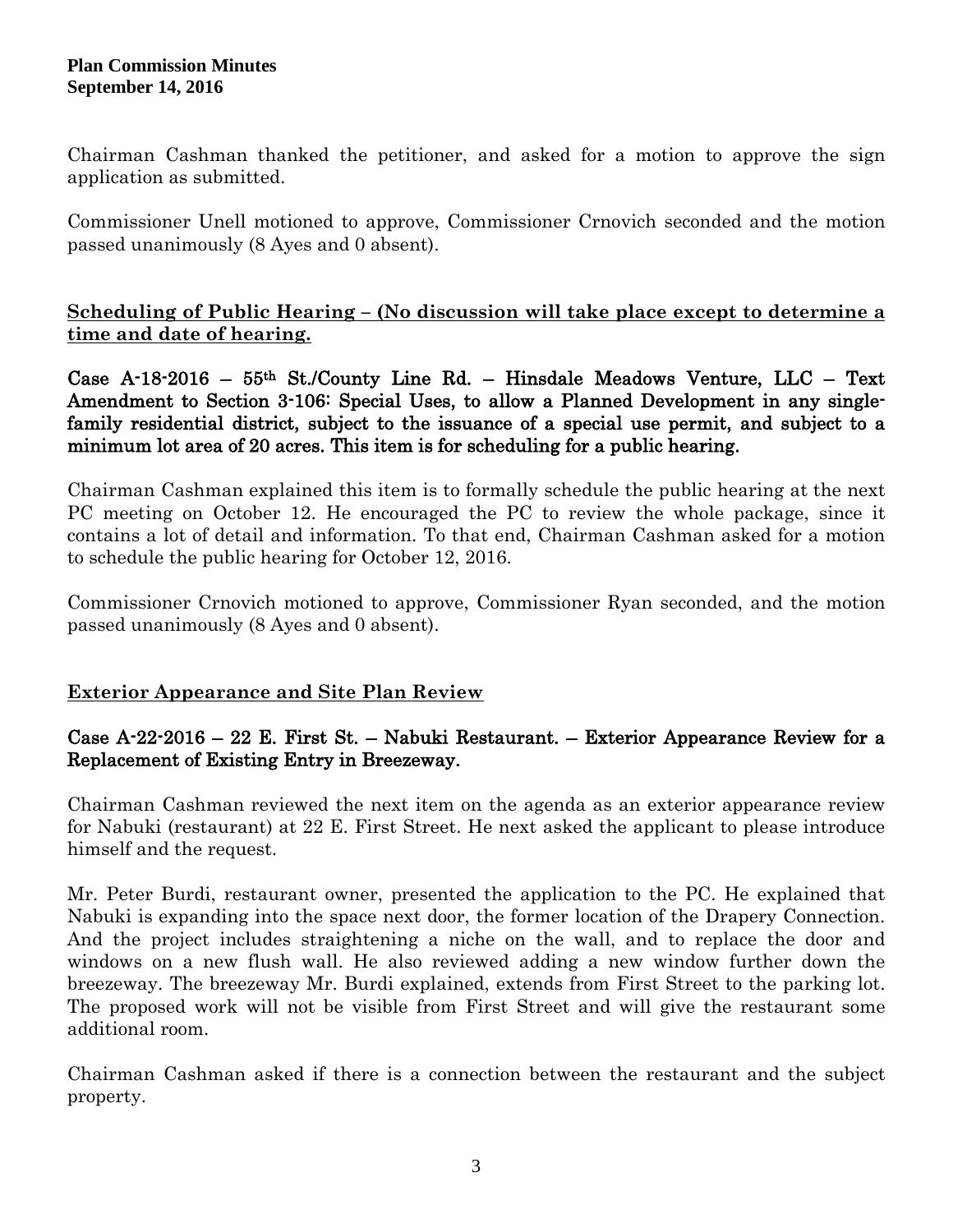#### **Plan Commission Minutes September 14, 2016**

Mr. Peter Burdi replied no, but there is an architectural plan to cut a doorway into the new space.

Commissioner McMahon asked for clarification of the aforementioned term "niche".

Mr. Peter Burdi explained it's basically an indent cut-out and resembles half of an octagon; and the goal is to construct the wall to be flush.

Chan asked if he is referring to the angled wall.

Mr. Peter Burdi replied right, the angled wall.

Commissioner Krillenberger asked if this would eliminate any sidewalk clearance space.

Mr. Peter Burdi replied no, and the door will be basically used as an emergency access.

Chairman Cashman asked about the interior access in relation to the plan.

Mr. Peter Burdi explained the connection from the restaurant into the new space is only a 3 step difference in grade.

Commissioner Crnovich asked if they plan to make any changes to the front of the building, facing First Street.

Mr. Peter Burdi replied they don't plan on making any changes to the front of the building.

Commissioner Crnovich clarified if there were plans to paint the brick or change the windows.

Mr. Peter Burdi replied no.

Chairman Cashman asked about any potential changes to the current awning.

Mr. Peter Burdi replied that they plan to keep it black with no signage.

Mr. Peter Burdi also reviewed the new window further down the breezeway because the room is very dark. The new window would allow light into the new party room.

Chairman Cashman asked for any additional questions by the PC.

Commissioner Krillenberger commented that he has no question, but he's happy to see the business is successful enough to expand.

Chairman Cashman agreed, and it's nice that there was a spot to expand into next door.

With no additional comments, Chairman Cashman asked for a motion to approve the exterior appearance as submitted.